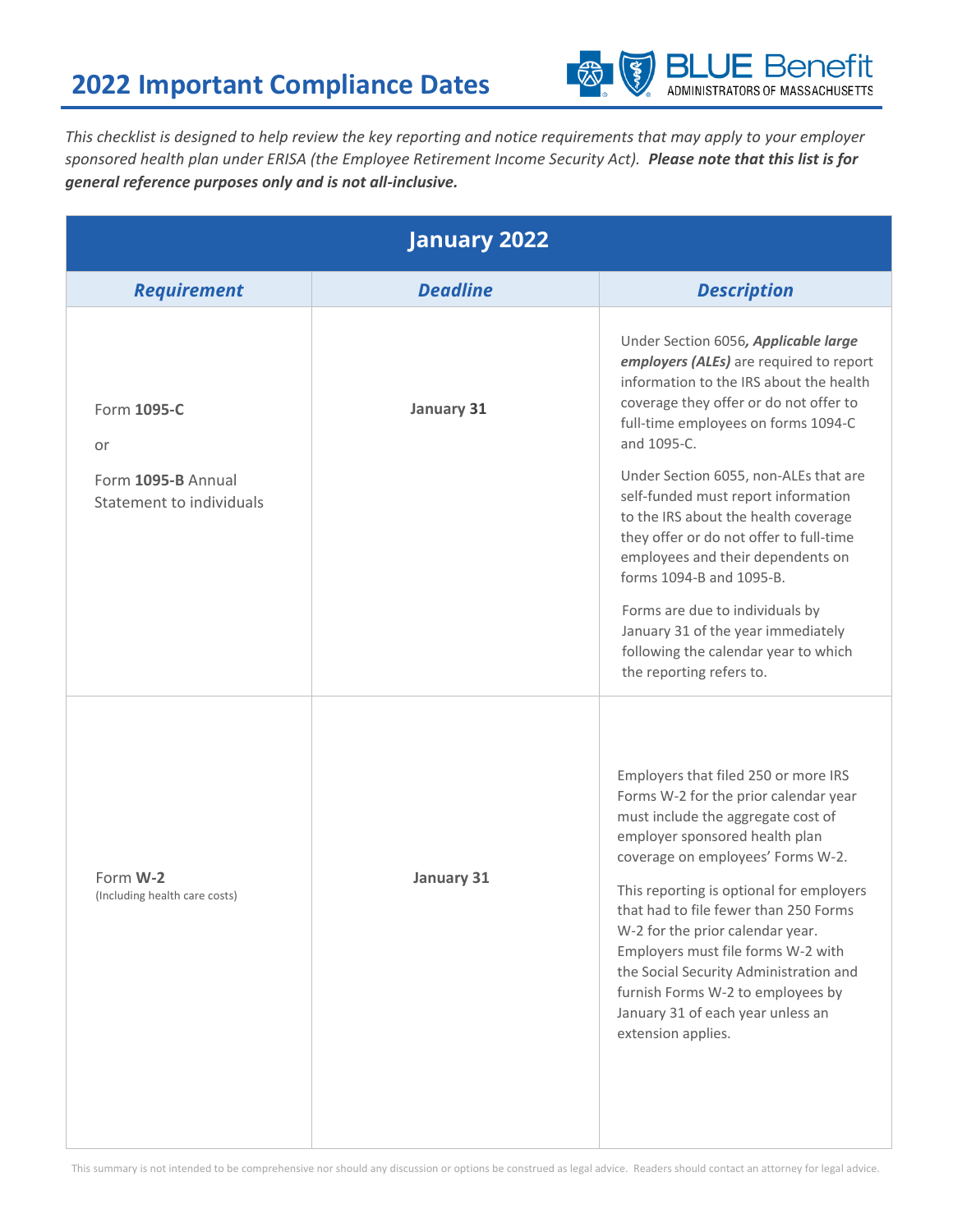

#### **February 2022**

| <b>Requirement</b>                                                              | <b>Deadline</b>                                          | <b>Description</b>                                                                                                                                                                                                                                                                                                                                                                                                             |
|---------------------------------------------------------------------------------|----------------------------------------------------------|--------------------------------------------------------------------------------------------------------------------------------------------------------------------------------------------------------------------------------------------------------------------------------------------------------------------------------------------------------------------------------------------------------------------------------|
| Section 6055 and<br>6056 Reporting:<br>$1094 - C$<br>1095-C<br>1094-B<br>1094-B | Paper Forms: February 28th<br>Electronically: March 31st | Under Section 6056, ALEs are required<br>to report information to the IRS about<br>the health coverage they offer or do<br>not offer to full-time employees on<br>forms 1094-C and 1095-C.<br>Under Section 6055, non-ALEs that are<br>self-funded must report information to<br>the IRS about the health coverage they<br>offer or do not offer to full-time<br>employees and their dependents on<br>forms 1094-B and 1095-B. |

| <b>March 2022</b>                                                                           |                                                                       |                                                                                                                                                                                                                                                                                                                                                                                                                                                                                              |  |  |
|---------------------------------------------------------------------------------------------|-----------------------------------------------------------------------|----------------------------------------------------------------------------------------------------------------------------------------------------------------------------------------------------------------------------------------------------------------------------------------------------------------------------------------------------------------------------------------------------------------------------------------------------------------------------------------------|--|--|
| <b>Requirement</b>                                                                          | <b>Deadline</b>                                                       | <b>Description</b>                                                                                                                                                                                                                                                                                                                                                                                                                                                                           |  |  |
| Part D Disclosure to<br><b>Centers for Medicare &amp;</b><br><b>Medicaid Services (CMS)</b> | <b>March 1</b> (for calendar year plans)                              | Group health plans that provide<br>prescription drug coverage to Medicare<br>D eligible individuals must disclose to<br>the Centers for Medicare & Medicaid<br>Services (CMS) whether that coverage<br>is creditable or not creditable.<br>Within 60 days after the beginning of<br>٠<br>each plan year.<br>Within 30 days after the termination<br>٠<br>of a plan's prescription drug<br>coverage; and<br>Within 30 days after any change in<br>٠<br>the plan's creditable coverage status. |  |  |
| Section 6055 and<br>6056 Reporting:<br>1094-C                                               | *Electronically: March 31st                                           | Under Section 6056, ALEs are required<br>to report information to the IRS about<br>the health coverage they offer or do<br>not offer to full-time employees on<br>forms 1094-C and 1095-C.                                                                                                                                                                                                                                                                                                   |  |  |
| 1095-C<br>1094-B<br>1094-B                                                                  | *Employers that file 250 or more returns<br>must file electronically. | Under Section 6055, non-ALEs that are<br>self-funded must report information to<br>the IRS about the health coverage they<br>offer or do not offer to full-time<br>employees and their dependents on<br>forms 1094-B and 1095-B.                                                                                                                                                                                                                                                             |  |  |

This summary is not intended to be comprehensive nor should any discussion or options be construed as legal advice. Readers should contact an attorney for legal advice.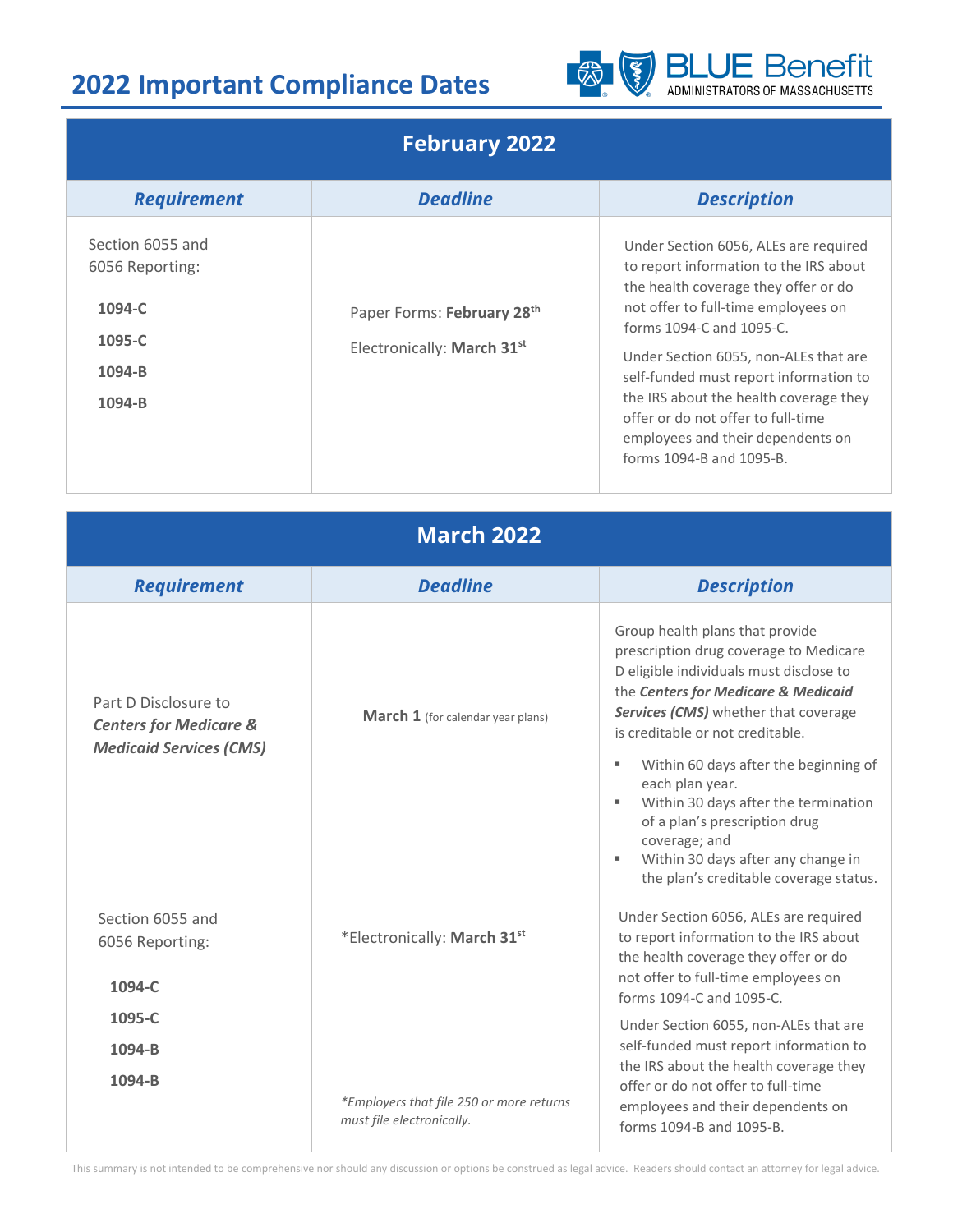

| <b>July 2022</b>                                 |                                                                             |                                                                                                                                                                                                                                                                                                                                                     |  |  |
|--------------------------------------------------|-----------------------------------------------------------------------------|-----------------------------------------------------------------------------------------------------------------------------------------------------------------------------------------------------------------------------------------------------------------------------------------------------------------------------------------------------|--|--|
| <b>Requirement</b>                               | <b>Deadline</b>                                                             | <b>Description</b>                                                                                                                                                                                                                                                                                                                                  |  |  |
| <b>PCORI Fee</b>                                 | July 31st                                                                   | Self-insured plans (including HRAs) must file and make<br>payment of the Patient Centered Outcomes Research<br>Institute on IRS Form 720 for the previous year.<br>Applicable fee for plan years that end on or after<br>January 1, 2021, and before September 30, 2021= \$2.66                                                                     |  |  |
|                                                  |                                                                             | PMPY, due July 31, 2022<br>Form 720 is available on the IRS website                                                                                                                                                                                                                                                                                 |  |  |
| <b>Form 5500</b>                                 | July 31st<br>(for calendar year plans<br>unless and extension applies)      | ERISA plans with 100 or more plan participants as of<br>the first day of the plan year, are required to file IRS<br>form 5500 by the last day of the 7th month following<br>the end of the plan year.                                                                                                                                               |  |  |
| <b>September 2022</b>                            |                                                                             |                                                                                                                                                                                                                                                                                                                                                     |  |  |
| <b>Requirement</b>                               | <b>Deadline</b>                                                             | <b>Description</b>                                                                                                                                                                                                                                                                                                                                  |  |  |
| <b>Summary Annual Report</b>                     | September 30 <sup>th</sup><br>(for calendar year plans filing<br>Form 5500) | Employers that are required to file a form 5500 must<br>pro-vide participants with a summary of the information<br>in the Form 5500, called a summary annual report (SAR).<br>The plan administrator generally must provide the SAR<br>within nine months of the close of the plan year. For<br>calendar year plans, this deadline is September 30. |  |  |
| <b>October 2022</b>                              |                                                                             |                                                                                                                                                                                                                                                                                                                                                     |  |  |
| <b>Requirement</b>                               | <b>Deadline</b>                                                             | <b>Description</b>                                                                                                                                                                                                                                                                                                                                  |  |  |
| Medicare D - Credible<br><b>Coverage Notices</b> | October 14th                                                                | Group health plans that provide prescription drug<br>coverage to Medicare D eligible individuals must<br>disclose to eligible individuals whether that coverage<br>is creditable or not creditable before the start of the<br>annual coordinated election period for Medicare D<br>(October 15-December 7).                                         |  |  |